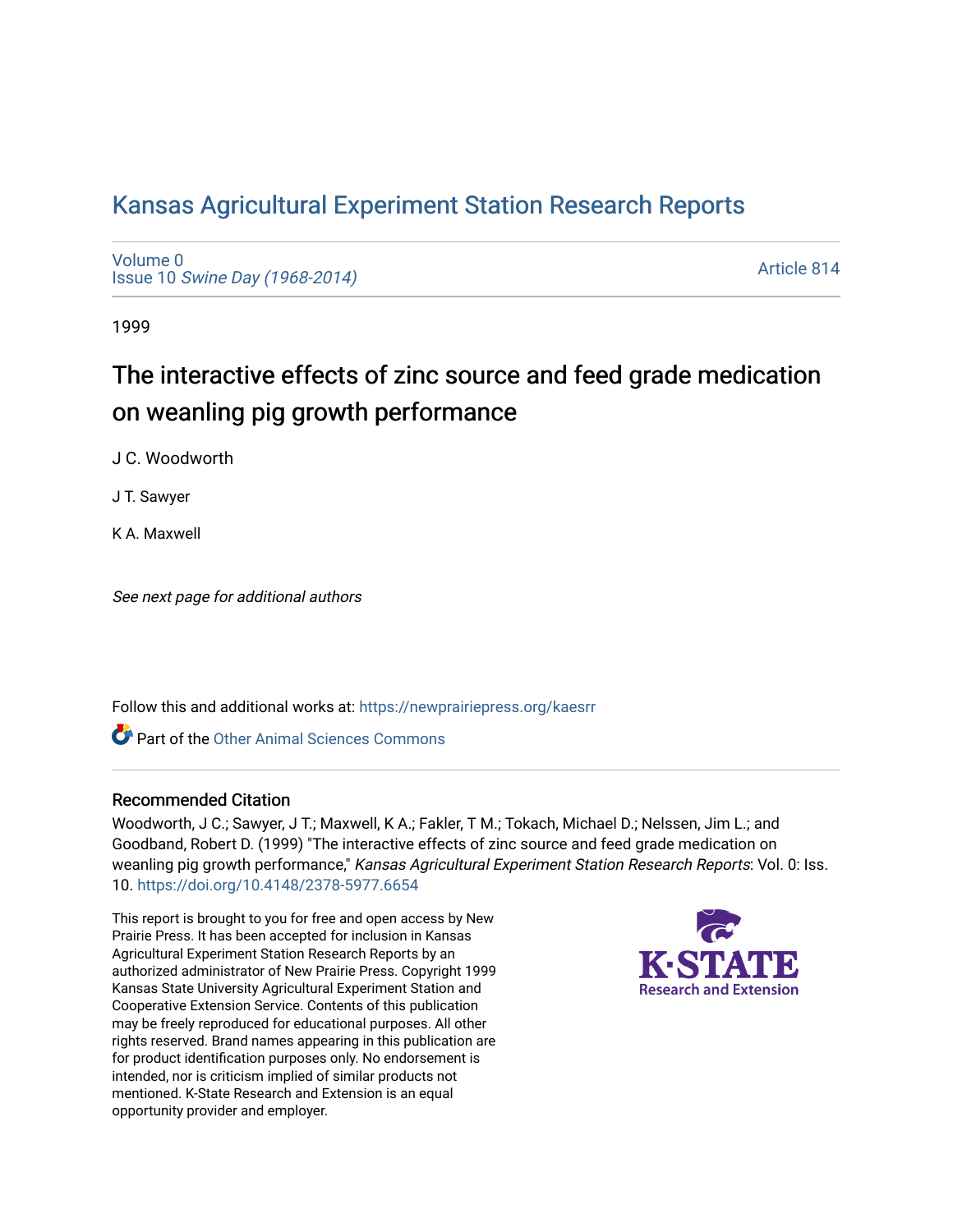## The interactive effects of zinc source and feed grade medication on weanling pig growth performance

### Abstract

Two hundred eight-eight weanling pigs (initially 12.31bs and 18 d of age) were used in a 27-d growth assay to determine the interactive effects of Zn source and feed grade medication on growth performance. Experimental treatments were arranged in a 2 x 3 factorial with main effects of medication (none or 50 g/ton of carbadox) and Zn source (none, 250 ppm of Zn from a Zn amino acid complex, or 3,000 ppm of Zn from ZnO). The results suggest that dietary Zn improved growth performance primarily from d $\hat{A}^{\circ}$  to 14 and feed grade medication improved growth performance from d 14 to 27. Pigs fed diets containing ZnO had better growth performance than pigs fed diets containing no additional Zn, and pigs fed diets containing ZnAA had intermediate responses.; Swine Day, Manhattan, KS, November 18, 1999

#### Keywords

Swine day, 1999; Kansas Agricultural Experiment Station contribution; no. 00-103-S; Report of progress (Kansas State University. Agricultural Experiment Station and Cooperative Extension Service); 841; Swine; Early-weaned pigs; Growth; Zinc; Medication

#### Creative Commons License



This work is licensed under a [Creative Commons Attribution 4.0 License](https://creativecommons.org/licenses/by/4.0/).

#### Authors

J C. Woodworth, J T. Sawyer, K A. Maxwell, T M. Fakler, Michael D. Tokach, Jim L. Nelssen, and Robert D. Goodband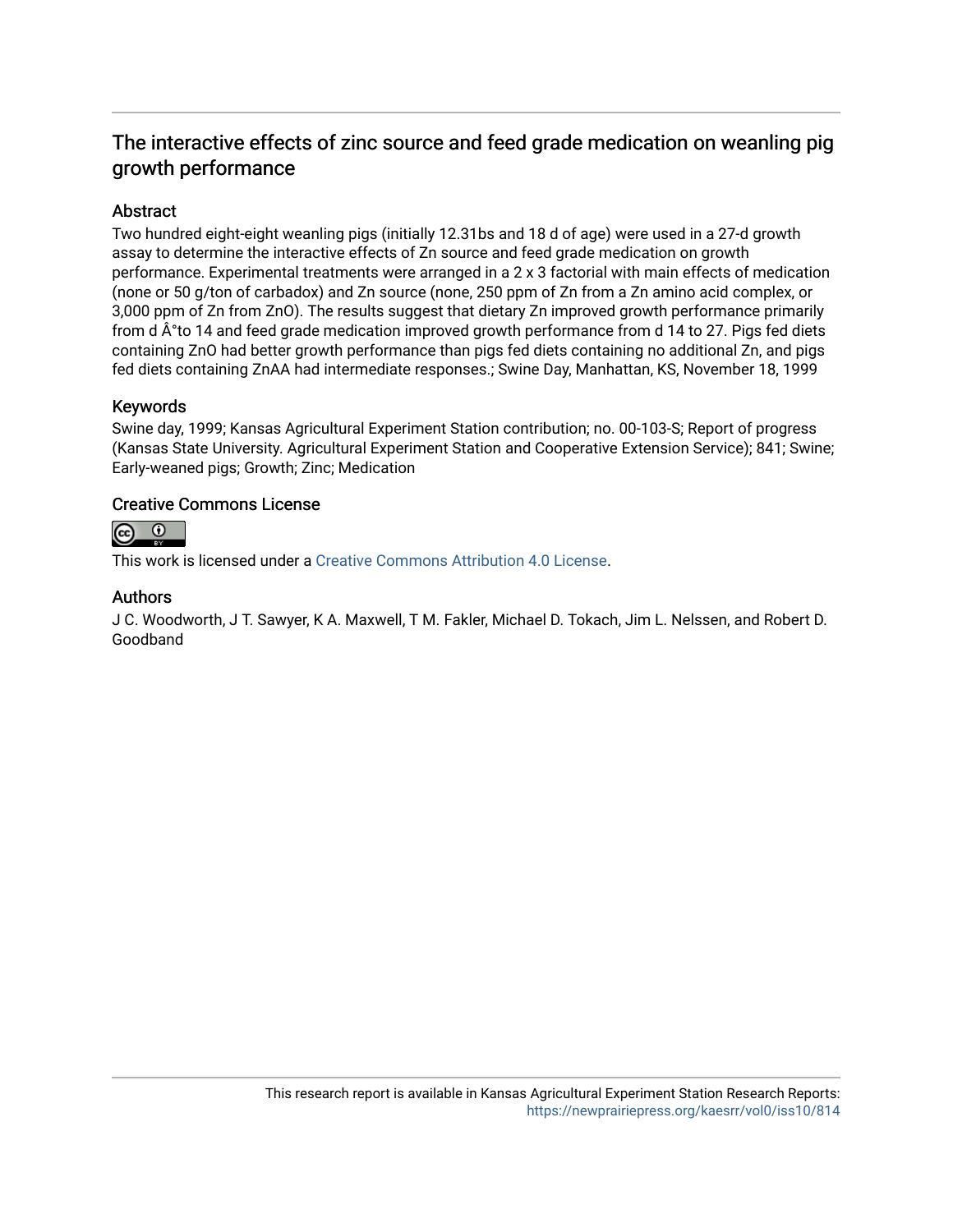## THE INTERACTIVE EFFECTS OF ZINC SOURCE AND FEED GRADE MEDICATION ON WEANLING PIG GROWTH PERFORMANCE<sup>1</sup>

J. C. Woodworth, M. D. Tokach<sup>2</sup>, J. L. Nelssen. R. D. Goodband, J. T. Sawyer, K. A. Maxwell and T. M. Fakler<sup>3</sup>

#### **Summary**

Two hundred eight-eight weanling pigs (initially 12.3 lbs and 18 d of age) were used in a  $27-d$  growth assay to determine the interactive effects of Zn source and feed grade medication on growth performance. Experimental treatments were arranged in a  $2 \times 3$  factorial with main effects of medication (none or 50 g/ton of carbadox) and Zn source (none, 250 ppm of Zn from a Zn amino acid complex, or 3,000 ppm of Zn from ZnO). The results suggest that dietary Zn improved growth performance primarily from d 0 to 14 and feed grade medication improved growth performance from d 14 to 27. Pigs fed diets containing ZnO had better growth performance than pigs fed diets containing no additional Zn, and pigs fed diets containing ZnAA had intermediate responses.

(Key Words: Early-Weaned Pigs, Growth, Zinc, Medication.)

#### **Introduction**

The benefits to growth performance of newly weaned pigs from feeding high levels of Zn from ZnO are well known. The use of feed-grade medications for improving growth and feed efficiency of swine is also a common practice. A past trial conducted at Kansas State University evaluated the interactive effects of diet complexity, ZnO, and

feed-grade medication on growth performance of segregated early-weaned pigs. Added ZnO improved growth performance for the first 10 days, whereas medications improved growth performance primarily from d 10 to 27. However, no medication  $\times$ ZnO interactions occurred. Recent research also has shown that lower levels of organic Zn sources may improve growth performance similar to high levels of ZnO when added to diets containing feed-grade medication. However, a series of experiments conducted at Kansas State University did not report similar growth responses between diets containing high levels of ZnO and diets containing lower levels of an organic Zn source. Diets used in these trials did not contain feed-grade medications; consequently, we did not know if the beneficial response to lower levels of organic Zn sources was dependent on the presence of such medications. Therefore, the objective of this trial was to further test the effects of an organic Zn amino acid complex (ZnAA) versus an inorganic Zn source (ZnO) in the presence and absence of feed-grade medication (carbadox) on weanling pig growth performance.

#### **Procedures**

A total of 288 weanling pigs (initially 12.3 lb and 18 d of age; PIC) was blocked by initial weight and allotted randomly to each of six dietary treatments in a 27 d growth

<sup>&</sup>lt;sup>1</sup>Appreciation is expressed to Zinpro Corporation, Eden Prairie, MN, for partial financial support for this experiment. The authors also thank Eichman Brothers, St. George, KS, for the use of facilities and pigs for this experiment.

<sup>&</sup>lt;sup>2</sup>Northeast Area Extension Office, Manhattan, KS.

<sup>&</sup>lt;sup>3</sup>Zinpro Corp., Eden Prairie, MN.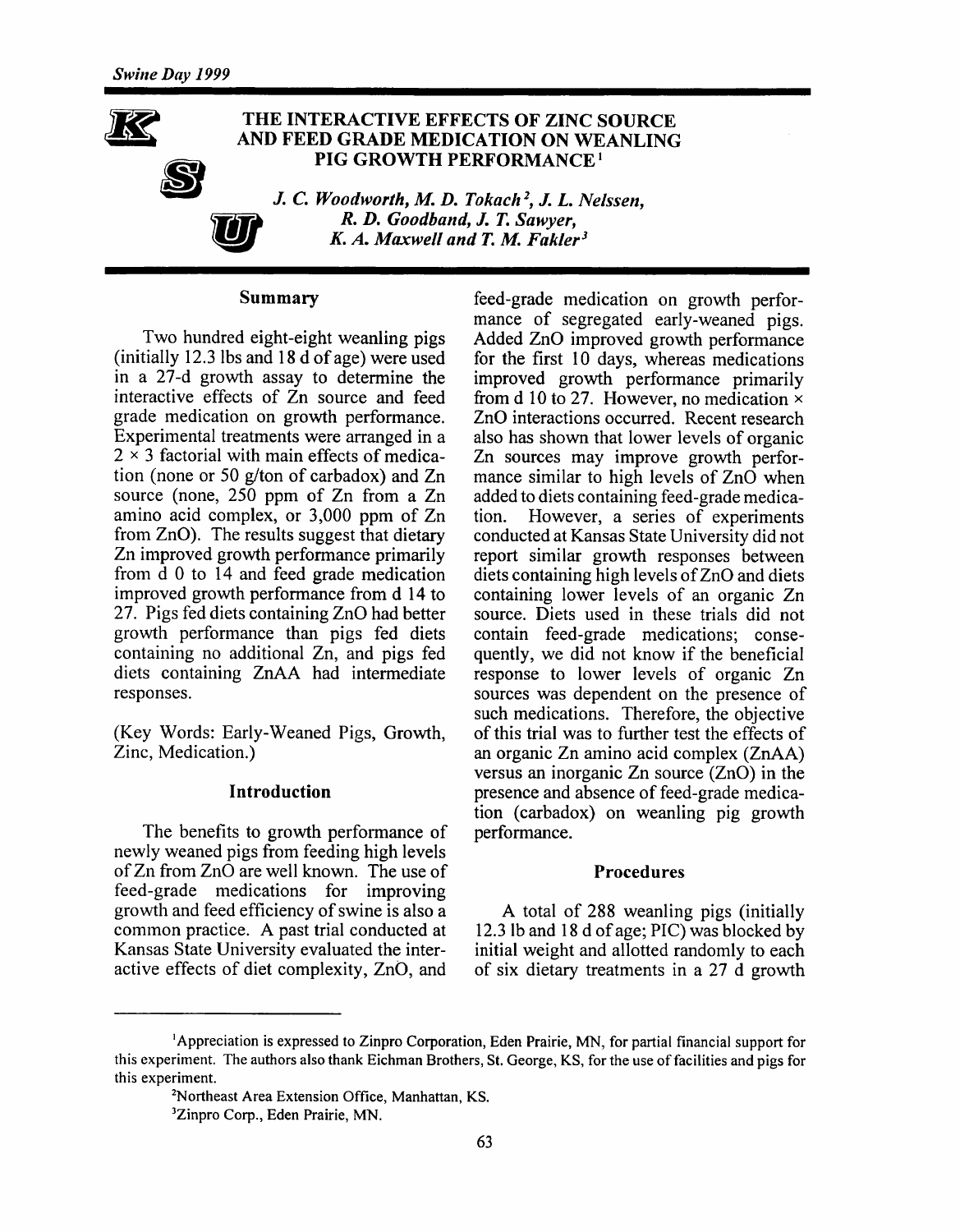assay. Each treatment had six replications (pens) and eight pigs per pen.

The six experimental diets were arranged in a  $2 \times 3$  factorial with main effects of feedgrade medication (none or 50 g/ton of carbadox) and Zn source (none, 250 ppm of Zn from a ZnAA, or 3,000 ppm of Zn from ZnO). The ZnAA used in this trial was AvailaZn, which is produced by the ZinPro Corporation, Eden Prairie MN, and contained  $10\%$  Zn.

All experimental diets were fed in meal form. Pigs were fed diets in three phases, with the first phase fed from  $d \theta$  to 7, the next from d 7 to 14, and the last fed from d 14 to 27. Diets were formulated to be similar to those fed in a commercial phase-feeding program. Zinc source and/or medication replaced cornstarch in the basal diets to form the experimental treatments, which were fed for the entire 27 d. All diets also contained 165 ppm of Zn from ZnO provided by the trace mineral premix.

Pigs were housed in an environmentally controlled nursery in  $5 \times 5$  ft pens on a commercial farm in northeast Kansas. Pens contained one self-feeder and two nipple waters to provide ad libitum access to feed and water. Pigs were weighed and feed disappearance was measured on  $d$  0, 7, 14, 21 and 27 to determine ADG, ADFI, and  $F/G.$ 

Data were analyzed as a  $2 \times 3$  factorial in a randomized complete block design using the general linear model (GLM) procedure of SAS. Data were analyzed for main effects (feed-grade medication and Zn source) and two-way interactions using pen as the experimental unit. Orthogonal contrasts were used to compare the Zn treatments.

#### **Results and Discussion**

From d 0 to 7, different Zn sources and/or medication had no effect  $(P>10)$ ; Table 2) on ADG, ADFI, or F/G. From d 7 to 14, pigs fed diets containing ZnO had greater  $(P<.03)$  ADG and ADFI compared to pigs fed diets containing no additional Zn or ZnAA. Feed to gain ratio of pigs fed diets containing ZnO was better  $(P<.004)$  than that of pigs fed diets containing no additional Zn and tended to be better  $(P<.08)$  than that of pigs fed diets containing ZnAA. Pigs fed diets containing ZnAA had similar  $(\overline{P} > .10)$ ADG, ADFI, and F/G compared to pigs fed diets containing no additional Zn. Feed medication had no effect  $(P>10)$  on ADG, ADFI, or F/G.

From d 0 to 14, ADG of pigs fed diets containing ZnO was greater  $(P<.05)$  than that of pigs fed diets containing ZnAA or no additional Zn, and the ADG of pigs fed diets containing ZnAA tended to be greater  $(P<.07)$  than that of pigs fed diets containing no additional Zn. Average daily feed intake of pigs fed diets containing ZnO was greater  $(P<.007)$  than that of pigs fed diets containing no additional Zn and tended to be greater  $(P<.08)$  than that of pigs fed diets containing ZnAA. Feed to gain ratio was not different  $(P>10)$  between pigs fed diets containing ZnO or ZnAA; however, both had better  $(P<.04)$  F/G than pigs fed diets containing no additional Zn. Feed medication did not influence  $(P>10)$  growth performance.

From d 14 to 27, the different Zn sources did not affect  $(P>10)$  ADG. Average daily feed intake of pigs fed diets containing ZnO was greater  $(P<.05)$  than that of pigs fed diets containing either ZnAA or no additional Zn; however, no difference  $(P>10)$  occurred between these two sources. Feed to gain ratio of pigs fed diets containing ZnO was poorer  $(P<.04)$  than that of pigs fed diets containing no additional Zn, and tended to be poorer ( $P<.08$ ) than that of pigs fed diets containing ZnAA. No difference  $(P>10)$  in F/G occurred between pigs fed diets containing ZnAA and pigs fed diets containing no additional Zn. Pigs fed diets containing medication tended to have greater  $(P<.08)$  ADG and ADFI compared to pigs fed diets containing no medication; however, F/G was not affected  $(P>10)$ .

From d 0 to 27, pigs fed diets containing ZnO had greater  $(P<.04)$  ADG than pigs fed diets containing no additional Zn. Average daily gain of pigs fed diets containing ZnAA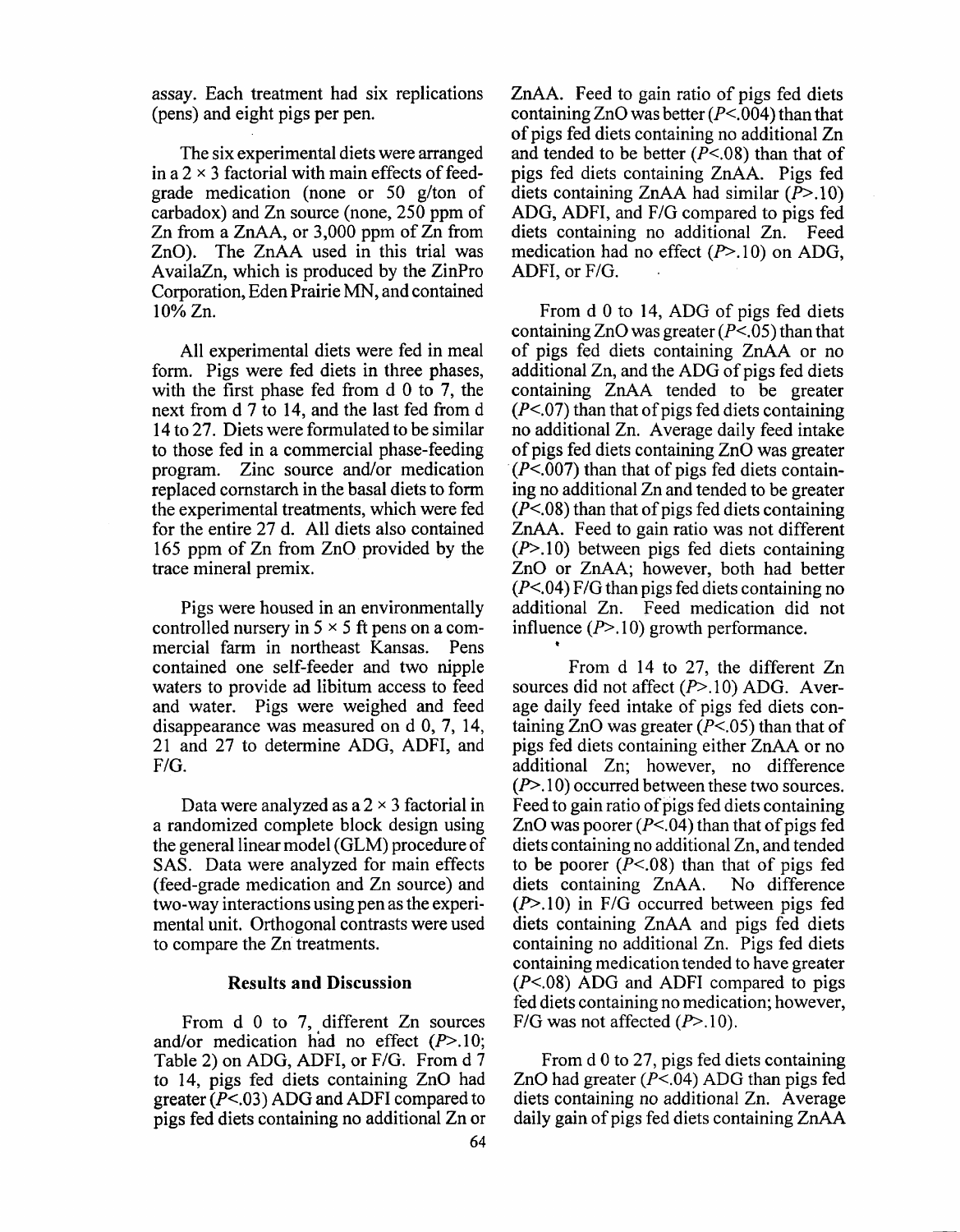was similar  $(P>10)$  to that of pigs fed diets containing no additional Zn or ZnO. Average daily feed intake was greater  $(P<.03)$  for pigs fed diets containing ZnO compared to pigs fed diets containing either ZnAA or no additional Zn, and no difference  $(P>10)$ occurred between these two sources. Feed to gain ratio was not affected  $(P>10)$  by the different Zn sources. Pigs fed diets containing medication had similar  $(P>10)$  ADG, ADFI, and F/G compared to pigs fed diets containing no medication.

The results of this trial resembled those of the previous Kansas State University experiment showing a beneficial response to ZnO for the first 14 days followed by an increased response to dietary medication after d 14. The loss of an ADG response from feeding high levels of ZnO after approximately d 14 is similar to past research showing that growth performance can be depressed if high levels of ZnO are fed for extended periods of time. In this trial, pigs

fed diets containing Zn from ZnO had improved growth performance compared to pigs fed diets containing no additional Zn. Pigs fed diets containing ZnAA had intermediate growth responses. Previous research at Kansas State University also has shown that pigs fed diets containing lower levels of Zn from ZnAA exhibited intermediate growth performance compared to pigs fed diets containing high concentrations of Zn from ZnO and pigs fed diets containing no added ZnO.

In conclusion, our data suggest that both added Zn and feed-grade medication are effective at improving growth performance of weanling pigs. The Zn responses were observed primarily for the first portion of the trial, whereas the medication response was observed at the end of the experiment. Our data also suggest that high levels of Zn from ZnO improved growth performance more than lower levels of Zn from a Zn amino acid complex.

| Ingredient, %                     | Day 0 to $7$ | Day 7 to 14 | Day 14 to 27 |
|-----------------------------------|--------------|-------------|--------------|
| Corn                              | 37.81        | 44.78       | 51.07        |
| Dried whey                        | 25.00        | 20.00       | 10.00        |
| Soybean meal (46.5% CP)           | 12.18        | 21.30       | 28.50        |
| Spray-dried animal plasma         | 6.75         | 2.50        |              |
| Select menhaden fish meal         | 6.00         | 2.50        |              |
| Lactose                           | 5.00         |             |              |
| Soy oil                           | 2.00         | 2.00        | 3.00         |
| Spray-dried blood meal            | 1.75         | 2.50        | 2.50         |
| Monocalcium phosphate             | .69          | 1.26        | 1.59         |
| Limestone                         | .50          | .76         | .99          |
| Cornstarch <sup>a</sup>           | 1.40         | 1.40        | 1.40         |
| Salt                              | .25          | .30         | .30          |
| Vitamin premix                    | .25          | .25         | .25          |
| L-Lysine HCL                      | .15          | .15         | .15          |
| Trace mineral premix <sup>b</sup> | .15          | .15         | .15          |
| DL-Methionine                     | .12          | .15         | <u>.10</u>   |
| Total                             | 100.00       | 100.00      | 100.00       |
| Calculated analysis, %            |              |             |              |
| Lysine                            | 1.70         | 1.55        | 1.40         |
| Methionine                        | .48          | .44         | .39          |
| Ca                                | .90          | .90         | .85          |
| $\mathbf{P}$                      | .80          | .80         | .75          |

**Table 1. Diet Compositions (As-Fed Basis)** 

<sup>a</sup>Medication, ZNAA, and ZnO replaced cornstarch to provide the experimental treatments. <sup>b</sup>Provided per ton of complete feed: 36 g Mn; 150 g Fe; 150 g Zn from ZnO; 15 g Cu; 270 mg I; and 270 mg Se.